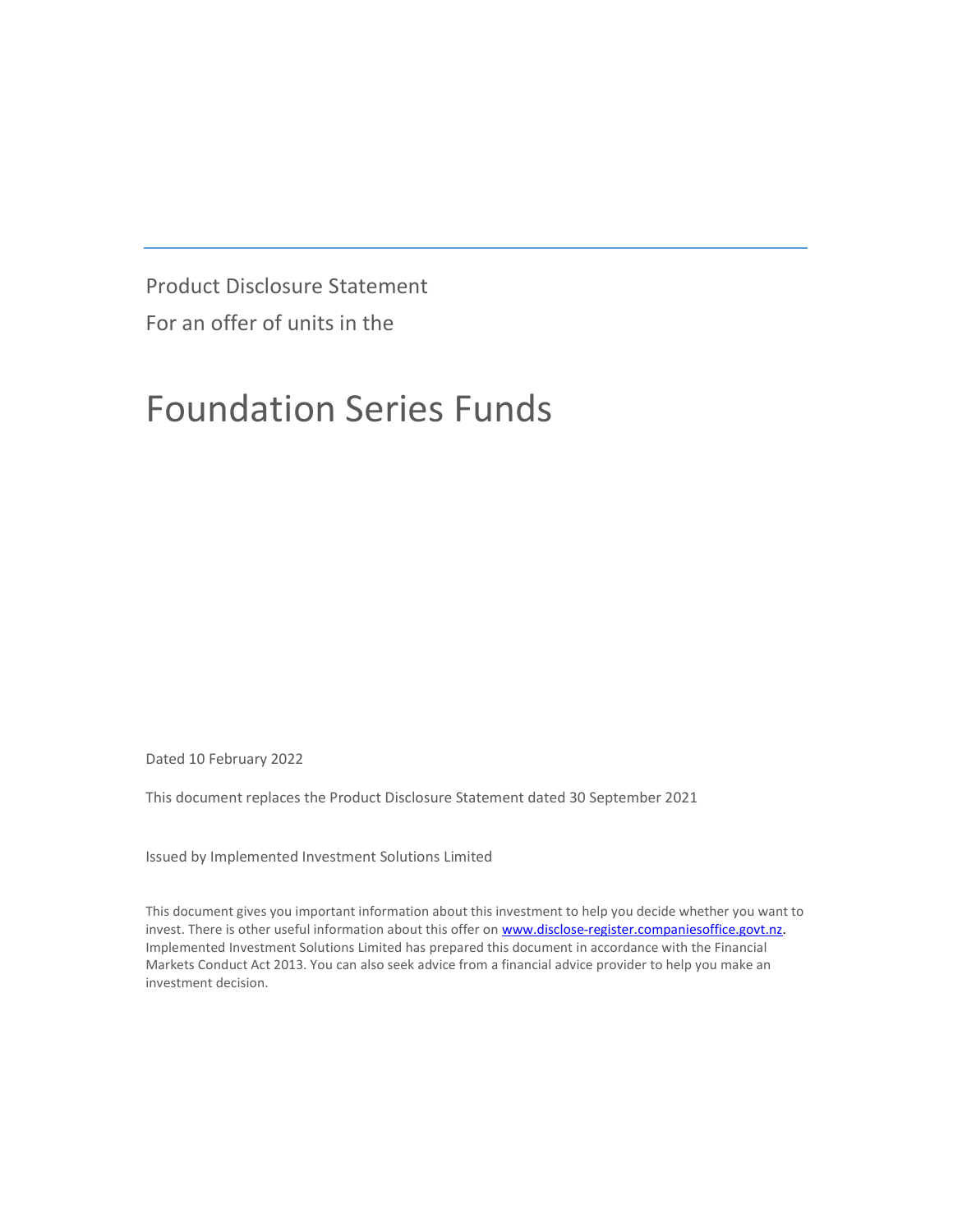## 1. Key information summary

#### What is this?

This is a managed investment scheme. Your money will be pooled with other investors' money and invested in various investments. Implemented Investment Solutions Limited will invest your money and charge you a fee for its services. The returns you receive are dependent on the investment decisions of Implemented Investment Solutions Limited and of its investment manager and the performance of the investments. The value of those investments may go up or down. The types of investments and the fees you will be charged are described in this document.

#### What will your money be invested in?

There are two investment options offered under this Product Disclosure Statement ('PDS'). These investment options are summarised below. More information about the investment target and strategy for each investment option is provided in section 3 of the PDS, "Description of your investment options".

| Fund                                            | Descriptionof the Fund and its investment<br>objective                                                                                                                    | Risk indicator*                                                                                                                                                                         | <b>Estimated</b><br>annual fund<br>charges (%<br>of the Fund's<br>net asset<br>value) | Indicative <sup>+</sup><br>buy/sell<br>spread (of<br>each<br>investment<br>/redemption) |
|-------------------------------------------------|---------------------------------------------------------------------------------------------------------------------------------------------------------------------------|-----------------------------------------------------------------------------------------------------------------------------------------------------------------------------------------|---------------------------------------------------------------------------------------|-----------------------------------------------------------------------------------------|
| Foundation<br>Series<br><b>Balanced</b><br>Fund | The Fund aims for mid-range long-run<br>returns by investing in a diversified<br>portfolio with a balance of income and<br>growth assets.                                 |                                                                                                                                                                                         |                                                                                       |                                                                                         |
|                                                 | The Fund's objective is to perform<br>broadly in line with the return of its<br>investment benchmark before fees<br>and tax over the long-term.                           | Lower risk/<br>Higher risk/<br>potentially<br>potentially<br>lower<br>higher<br>returns<br>returns                                                                                      | 0.37% (incl.                                                                          | $0.08\%/$                                                                               |
|                                                 | The Fund's investment benchmark is<br>the weighted average return (before<br>tax, fees and other expenses) of the<br>asset class benchmark indices.                       | 5<br>$\overline{2}$<br>3<br>6<br>$\overline{7}$<br>$\mathbf{1}$<br>$\overline{4}$                                                                                                       | GST)                                                                                  | 0.11%                                                                                   |
|                                                 | The long-term returns from the<br><b>Foundation Series Balanced Fund are</b><br>likely to be lower and more stable than<br>those of the Foundation Series Growth<br>Fund. |                                                                                                                                                                                         |                                                                                       |                                                                                         |
| Foundation<br>Series<br>Growth<br>Fund          | The Fund aims for high long-run<br>returns by investing in a diversified<br>portfolio weighted towards growth<br>assets but with some income asset<br>exposure.           |                                                                                                                                                                                         |                                                                                       |                                                                                         |
|                                                 | The Fund's objective is to perform<br>broadly in line with the return of its<br>investment benchmark before fees<br>and tax over the long-term.                           | Lower risk/<br>Higher risk/<br>potentially<br>potentially<br>lower<br>higher<br>returns<br>returns<br>$\overline{2}$<br>$\mathbf{1}$<br>3<br>5<br>6<br>$\overline{7}$<br>$\overline{4}$ | 0.37% (incl.<br>GST)                                                                  | $0.10\%/$<br>0.11%                                                                      |
|                                                 | The Fund's investment benchmark is<br>the weighted average return (before<br>tax, fees and other expenses) of the<br>asset class benchmark indices.                       |                                                                                                                                                                                         |                                                                                       |                                                                                         |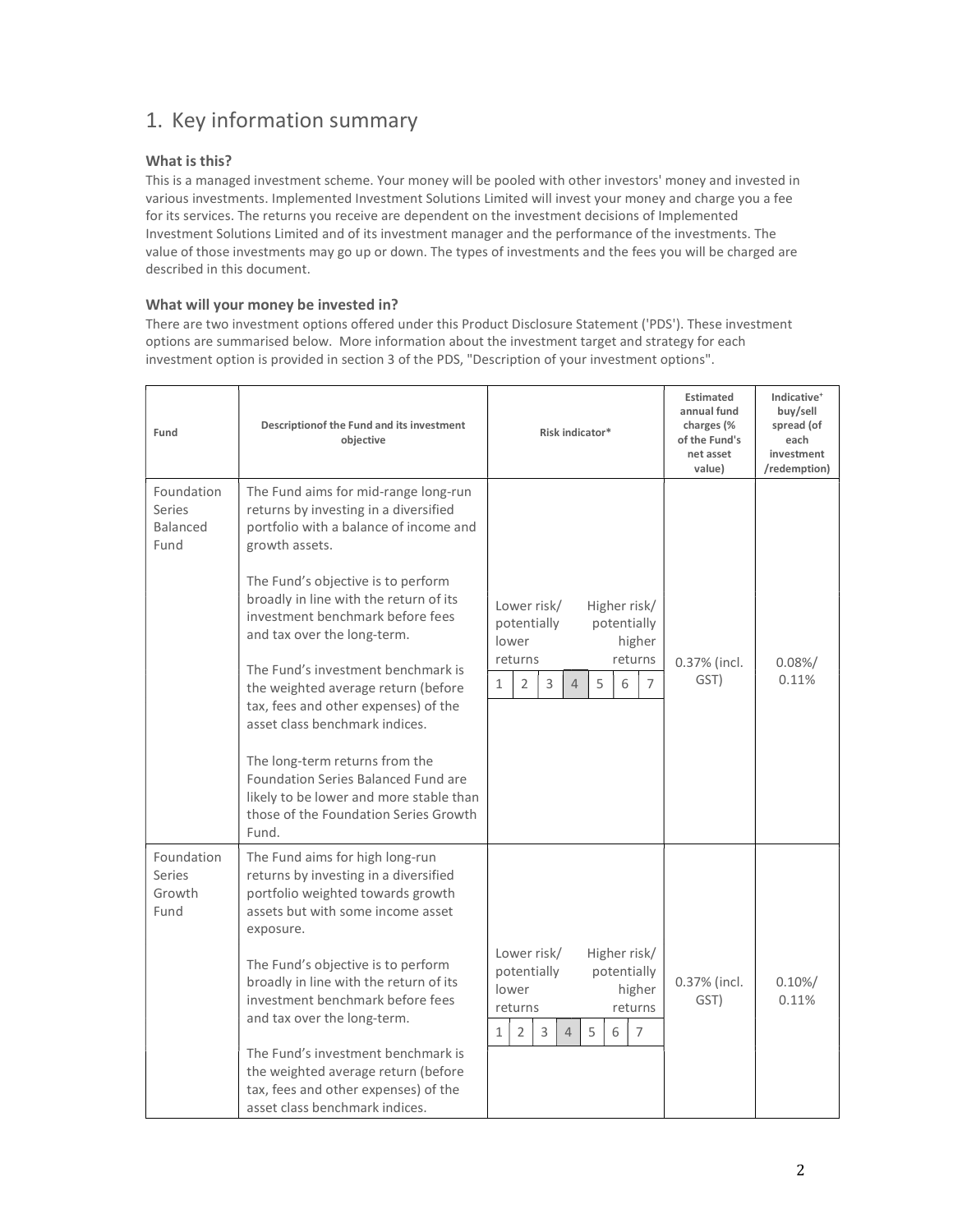|  |  | The long-term returns from the<br>Foundation Series Growth Fund are<br>likely to be higher and less stable than<br>those of the Foundation Series |
|--|--|---------------------------------------------------------------------------------------------------------------------------------------------------|
|--|--|---------------------------------------------------------------------------------------------------------------------------------------------------|

- \* Note: The Funds have been in existence for less than 5 years. The Funds' actual returns have been used to calculate the risk indicator for the period 31 August 2020 to 31 December 2021. Market index returns (rather than the Funds' actual returns) have been used to calculate the risk indicators for the period 31 December 2016 to 31 August 2020. The risk indicators may therefore provide less reliable indicators of the Funds' future volatility.
- + Buy/sell spreads are as at the date of this PDS and are indicative only. For the most up to date buy/sell spreads see www.iisolutions.co.nz/fund-hosting/documents-and-reporting/.

See section 4 of the PDS, "What are the risks of investing?" for an explanation of the risk indicator and for information about other risks that are not included in the risk indicator. To help you clarify your own attitude to risk, you can seek financial advice or work out your risk profile at www.sorted.org.nz/tools/investor-kickstarter.

#### Who manages the Foundation Series Funds?

The Manager of the Foundation Series Funds is Implemented Investment Solutions Limited ('we', 'us', or 'our').

See section 7 of the PDS, "Who is involved?" for more information.

#### What are the returns?

The return on your investment comes from any increase or decrease in the unit price.

The Funds in this PDS do not currently distribute income or capital gains, but may elect to do so in the future.

See section 2 of the PDS, "How does this investment work?" for more information.

#### How can you get your money out?

Investments in the Funds are redeemable on request. We may suspend or defer redemptions in certain circumstances set out in the Trust Deed.

See section 2 of the PDS, "How does this investment work?" for more information.

Your investment in a Fund can be sold but there is no established market for trading these financial products. This means that you may not be able to find a buyer for your investment.

#### How will your investment be taxed?

The Funds offered under this PDS are portfolio investment entities ('PIEs').

The amount of tax you pay in respect of a PIE is based on your prescribed investor rate ('PIR'). To determine your PIR, go to www.ird.govt.nz/roles/portfolio-investment-entities/find-my-prescribed-investor-rate.

See section 6 of the PDS, "What taxes will you pay?" for more information.

#### Where can you find more key information?

We are required to publish quarterly updates for each Fund. The updates show the returns, and the total fees actually charged to investors, during the previous year. The latest fund updates are available at www.iisolutions.co.nz/fund-updates/. We will also give you copies of those documents on request.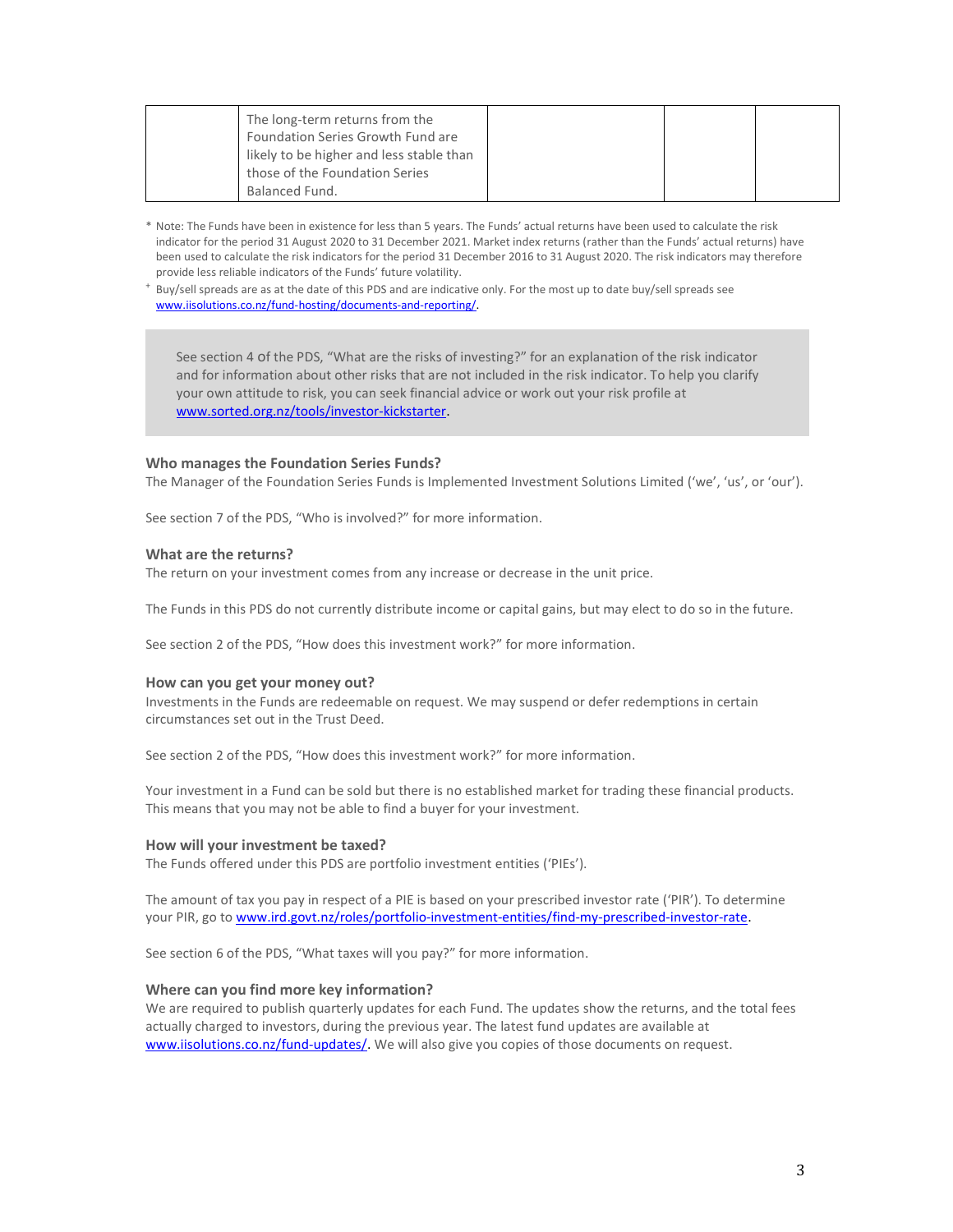## Contents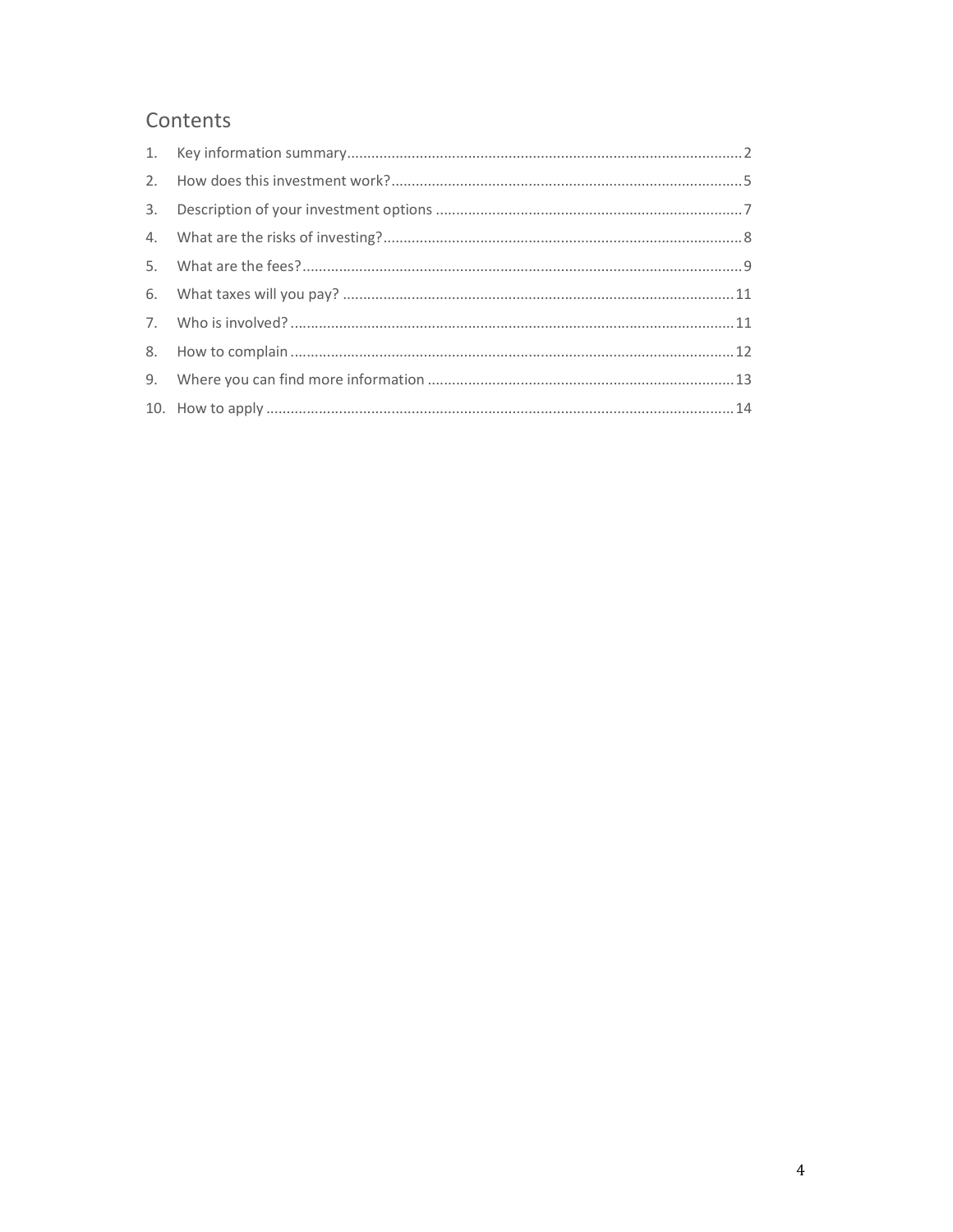### 2. How does this investment work?

This PDS is an offer to purchase units in the Foundation Series Balanced Fund and the Foundation Series Growth Fund. The Funds are part of the Foundation Series Funds managed investment scheme ('Scheme'), established under a trust deed ('Trust Deed').

The Funds provide investors with access to two low cost diversified portfolio of assets. These Funds are diversified across asset classes (i.e. cash, bonds and equities) both in New Zealand and internationally. The Funds are managed with the objective of performing broadly in line with each Fund's benchmark.

As manager of the Fund, IIS has appointed InvestNow Saving and Investment Service Limited ('InvestNow') as the Investment Manager and Distributor for the Scheme. As Investment Manager, InvestNow will be responsible for making decisions about what the Fund invests in, in accordance with the Statement of Investment Policy and Objectives ('SIPO') for the Scheme. As Distributor, InvestNow will be responsible for promoting the Funds to potential investors and providing ongoing support to existing investors.

The Funds currently invest in underlying funds selected by InvestNow. Details of each Fund's underlying specialist managers and portfolio configuration can be obtained by contacting InvestNow or the Manager.

The money you invest buys units in the Fund or Funds you choose. Units do not constitute legal ownership of the Fund's assets but give you rights to the returns of the assets.

The price of each unit you receive in a Fund depends on the value of the Fund at the time you invest and any buy spread that applies. We calculate the unit price for each Fund by subtracting the total value of the Fund's liabilities from the market value of its assets and dividing that number by the number of units the Fund has issued. The unit price is calculated daily.

A change in the value of the Fund's assets affects the price of your units. The unit price for each Fund will change as the market value of the Fund's assets changes.

No assets of a Fund will be available to be applied to meet the liabilities of any other Fund in this scheme.

Public Trust is the supervisor ('Supervisor') of the Funds and, in that role, monitors and supervises our management of the Funds. The assets of the Funds are held in independent custody by Adminis Limited ('Adminis') appointed by the Supervisor.

The significant benefits of investing in the Funds are:

- Diversification and scale. By pooling the money of all investors in the Funds, we can give investors exposure to a more widely diversified portfolio of underlying assets than they may be able to access themselves. This increased diversification can reduce risk. In addition, the scale of the Funds allows us to lower costs by negotiating better prices with service providers.
- Professional investment management. Employing the expertise and resources of a professional manager is particularly beneficial if you do not have the time or the skill to manage your own investments.
- Simplified investing. Fund managers take care of the administration involved in buying, selling, reporting and record keeping.
- Low Cost. Fees reduce returns to investors and are an important consideration.

The return on your investment comes from any increase or decrease in the unit price.

The Funds in this PDS do not currently distribute income or capital gains, but may elect to do so in the future. Any income or capital gains will currently be included in the unit price calculated for these Funds.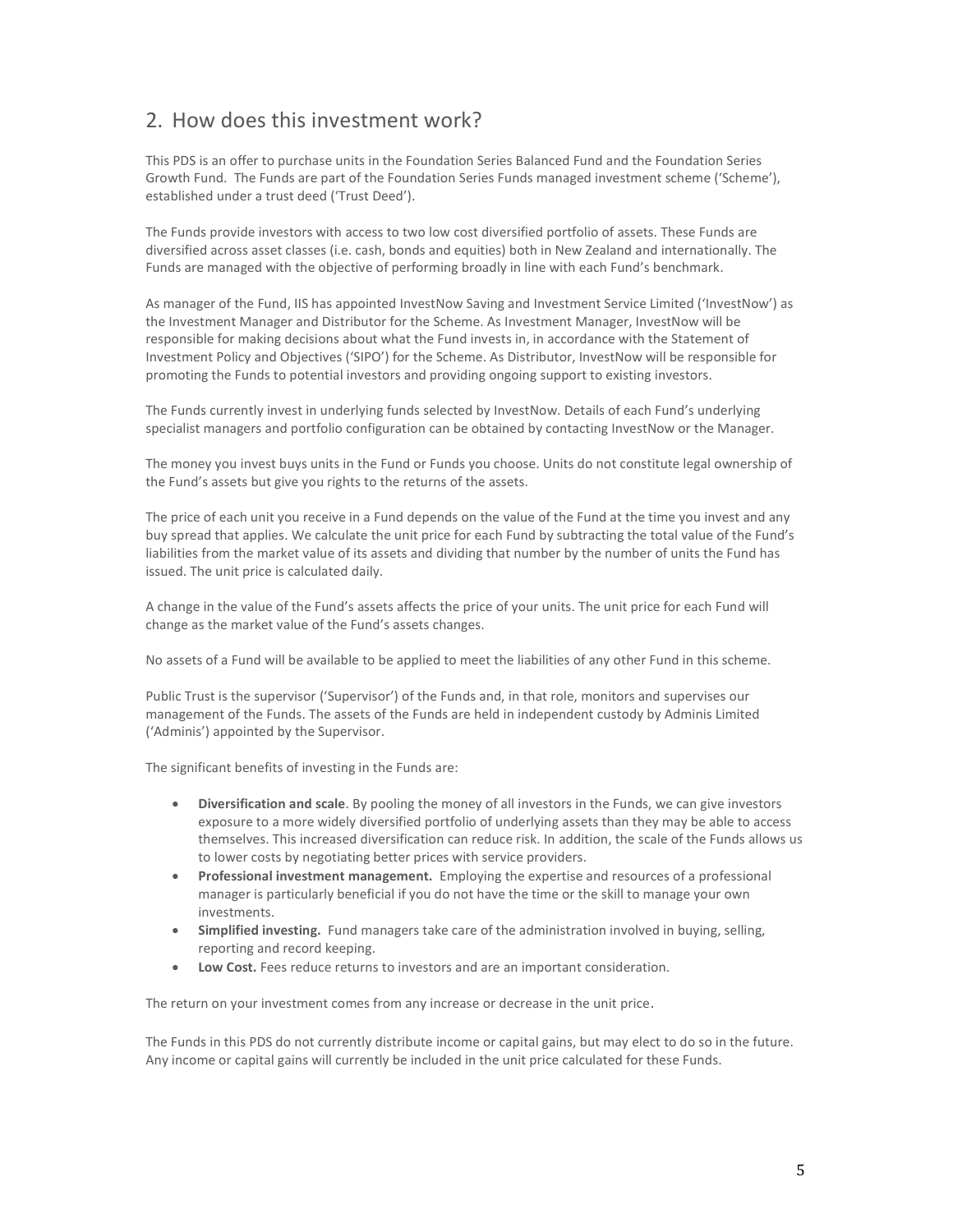#### Making investments

You can make lump sum or regular investments into the Funds. The application process is described in section 10 of the PDS, "How to apply".

The minimum initial investment for each Fund is \$5,000. Thereafter, the minimum additional investment is \$500 per Fund. These minimum amounts may be varied or waived at our discretion.

We may, in our absolute discretion, refuse any application without giving any reason. If we refuse your application, your application payment will be returned to you in full, without interest.

#### Withdrawing your investments

You may request redemption of some or all of your investment at any time. Payment will normally be made within 5 business days of receiving your redemption request. However, we may either defer or suspend Fund withdrawals.

Fund redemptions may be deferred if:

- we receive one or more redemption requests, within 60 Business Days, totalling more than 10% of Fund units on issue, and
- we consider deferral to be in the general interests of all Fund investors.

Fund redemptions may be suspended if we believe allowing investors to take their money out would not be workable or would prejudice investors generally. For instance, suspension could apply if we decide to wind up the Fund, or we are unable to realise underlying fund holdings. If withdrawals are suspended and you submit a withdrawal request, we will not process it until the suspension is lifted. Further information on the circumstances and conditions related to a suspension are set out in the Trust Deed.

More information about deferrals and suspensions can also be found in the Other Material Information ('OMI') document for the Funds.

When you redeem all or part of your investment from a Fund, we will redeem your investment at the unit price for that Fund, adjusted for the applicable sell spread for that Fund.

We reserve the right to refuse a redemption request for less than 500 units or a redemption request that would result in you holding less than 500 units (except where all of your units are to be redeemed).

#### How to switch between Funds

You can switch your investment between Funds.

A switch from one Fund to another is treated as a redemption from one Fund and an application to invest in the other Fund. The minimum amount you can switch between Funds is \$500.

You will not be charged a switch fee but the buy and sell spreads will apply on each redemption and application for a switch. More information about the buy and sell spreads can be found in section 5 of the PDS, "What are the fees?".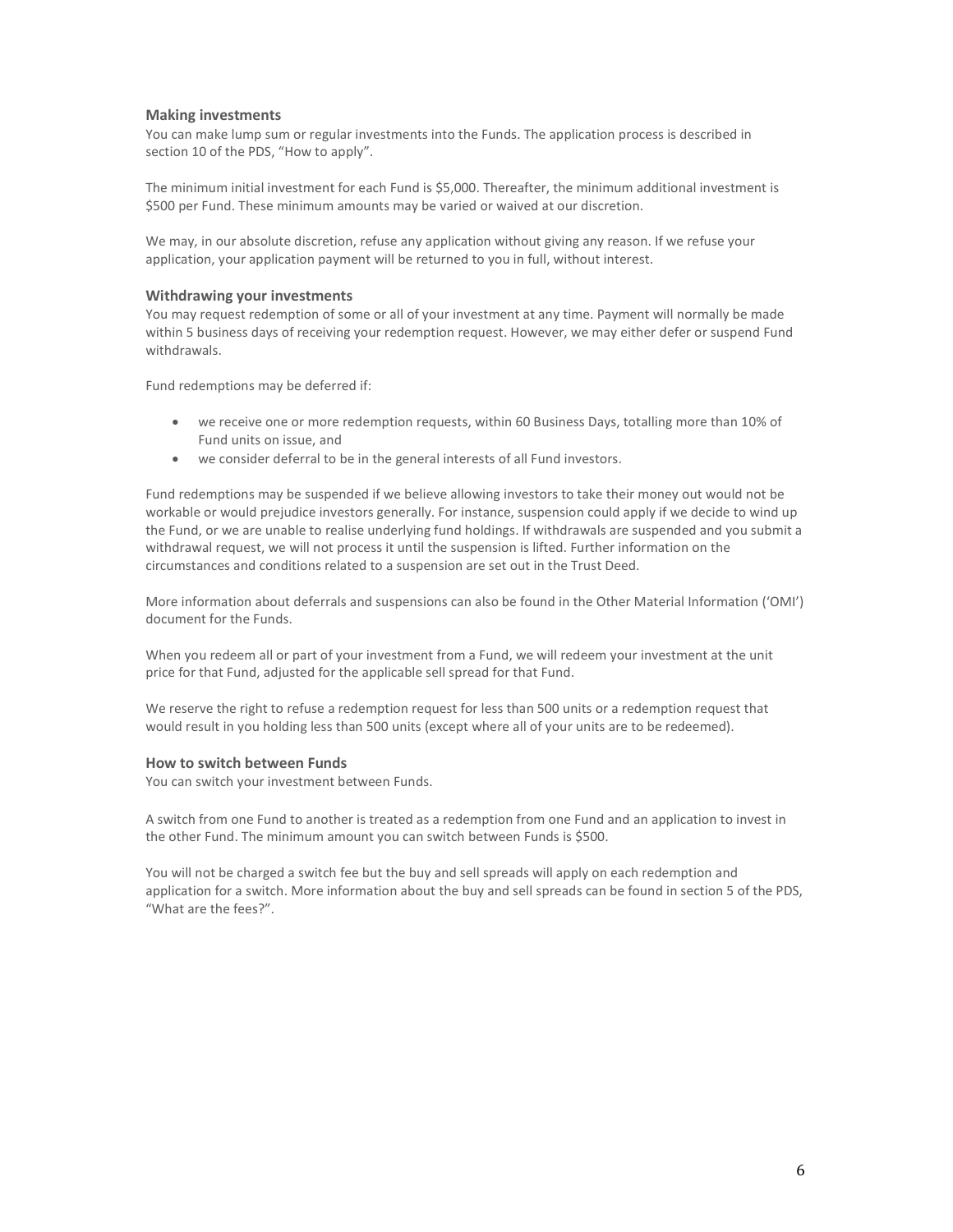| Fund                                     | Summary of investment objectives and<br>strategy                                                                                                                                                                                                                                                                                                                                                                                                                                                                                                                                                                  | <b>Target investment</b><br>mix                                                                                                                                                | <b>Risk</b><br>category | <b>Minimum</b><br>suggested<br>investment<br>timeframe |
|------------------------------------------|-------------------------------------------------------------------------------------------------------------------------------------------------------------------------------------------------------------------------------------------------------------------------------------------------------------------------------------------------------------------------------------------------------------------------------------------------------------------------------------------------------------------------------------------------------------------------------------------------------------------|--------------------------------------------------------------------------------------------------------------------------------------------------------------------------------|-------------------------|--------------------------------------------------------|
| Foundation<br>Series<br>Balanced<br>Fund | Aims for mid-range long-run returns by<br>investing in a diversified portfolio with a<br>balance of income and growth assets.<br>Objective: to perform broadly in line with<br>the return of its investment benchmark<br>before fees and tax over the long-term.<br>The Fund's investment benchmark is the<br>weighted average return (before tax, fees<br>and other expenses) of the asset class<br>benchmark indices.<br>The long-term returns from the Foundation<br>Series Balanced Fund are likely to be lower<br>and more stable than those of the<br>Foundation Series Growth Fund.                        | Cash and cash<br>equivalents 2%<br>New Zealand fixed<br>interest 12%<br>International fixed<br>interest 26%*<br>Australasian<br>equities 20%<br>International<br>equities 40%* | $\Delta$                | 5 years                                                |
| Foundation<br>Series<br>Growth<br>Fund   | Aims for high long-run returns by investing<br>in a diversified portfolio weighted towards<br>growth assets but with some income asset<br>exposure.<br>Objective: to perform broadly in line with<br>the return of its investment benchmark<br>before fees and tax over the long-term.<br>The Fund's investment benchmark is the<br>weighted average return (before tax, fees<br>and other expenses) of the asset class<br>benchmark indices.<br>The long-term returns from the Foundation<br>Series Growth Fund are likely to be higher<br>and less stable than those of the<br>Foundation Series Balanced Fund. | Cash and cash<br>equivalents 2%<br>New Zealand fixed<br>interest 3%<br>International fixed<br>interest 15%*<br>Australasian<br>equities 26%<br>International<br>equities 54%*  | 4                       | 5 years                                                |

# 3. Description of your investment options

\* As at the date of this PDS, the target hedging position is for international fixed interest to be fully hedged to the New Zealand dollar and international equities to be 50% hedged to the New Zealand dollar.

We can make changes to the SIPO of the Scheme in accordance with the Trust Deed and the Financial Markets Conduct Act 2013 ('FMC Act'). Before making changes to the SIPO, we will consider if the changes are in your best interests and consult with the Supervisor. We will give notice of changes to Fund investors prior to effecting any material change and any material changes to the SIPO will be advised in the Fund's annual report. The most current SIPO for the Funds can be found on the scheme register at www.discloseregister.companiesoffice.govt.nz.

Further information about the assets in each Fund can be found in the fund updates at www.iisolutions.co.nz/fund-updates/.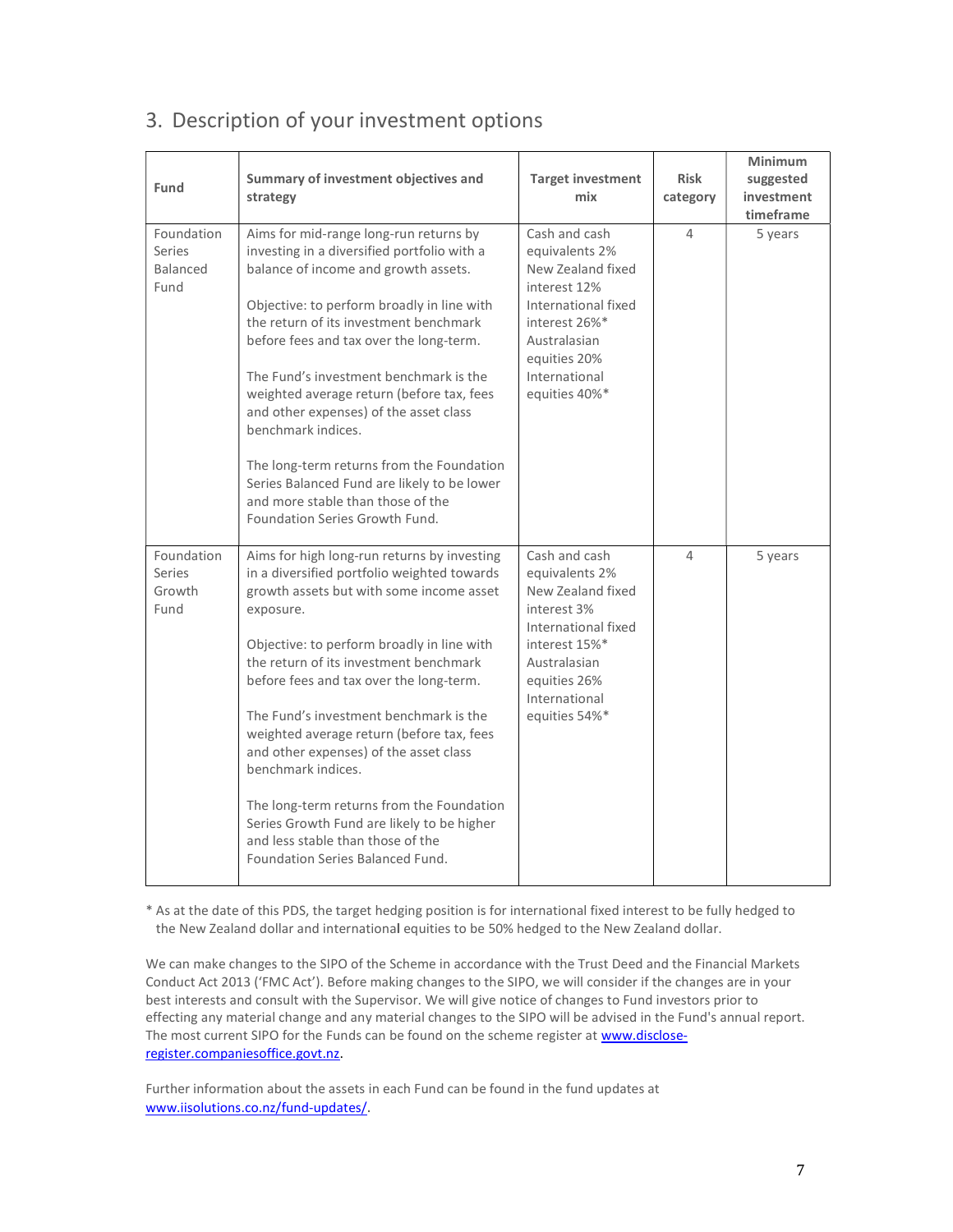### 4. What are the risks of investing?

#### Understanding the risk indicator

Managed funds in New Zealand must have a standard risk indicator. The risk indicator is designed to help investors understand the uncertainties both for loss and growth that may affect their investment. You can compare funds using the risk indicator.

| Lower risk/       |  |  |  |                    | Higher risk/ |
|-------------------|--|--|--|--------------------|--------------|
| potentially lower |  |  |  | potentially higher |              |
| returns           |  |  |  | returns            |              |
|                   |  |  |  |                    |              |
|                   |  |  |  |                    |              |

See page 2 for the risk indicator for the Funds offered under this PDS.

The risk indicator is rated from 1 (low) to 7 (high). The rating reflects how much the value of the Fund's assets goes up and down (volatility). A higher risk generally means higher potential returns over time, but more ups and downs along the way.

To help you clarify your own attitude to risk, you can seek financial advice or work out your risk profile at www.sorted.org.nz/tools/investor-kickstarter.

Note that even the lowest category does not mean a risk-free investment, and there are other risks (described under the heading 'Other specific risks') that are not captured by this rating.

This risk indicator is not a guarantee of a fund's future performance. The risk indicator is based on the returns data for the five years to 31 December 2021. While risk indicators are usually relatively stable, they do shift from time to time. You can see the most recent risk indicator in the latest fund update for these Funds.

#### General investment risks

Some of the things that may cause the Funds' value to move up and down, which affect the risk indicator, are:

#### Asset allocation risk

The largest determinant of returns and volatility is the proportionate allocation to different asset classes. Accordingly, asset allocation will impact the overall returns of the Funds.

#### Interest rate and credit risk

The Funds invest in fixed interest securities and so are exposed to interest rate risk and credit risk.

Interest rate risk is the risk that the value of an investment changes due to movements in interest rates. If interest rates rise, the value of fixed interest securities falls. If interest rates fall, their value rises. Interest rates move for a range of factors including (but not limited to) the supply and demand for money, future inflation expectations, monetary policy, or market sentiment.

Credit risk is the risk a borrower is unable to repay the lender. The ability of the borrower to repay the lender depends on the financial position and financial prospects of the borrower

#### Market and security specific risk

A key risk for the Funds is that prices of underlying shares fluctuate. Price fluctuations are generally attributable to a combination of:

- Market risk, and
- Security specific risk.

Factors that underpin market risk include expectations for economic growth, investor sentiment, interest rates and inflation. Market factors impact on all shares.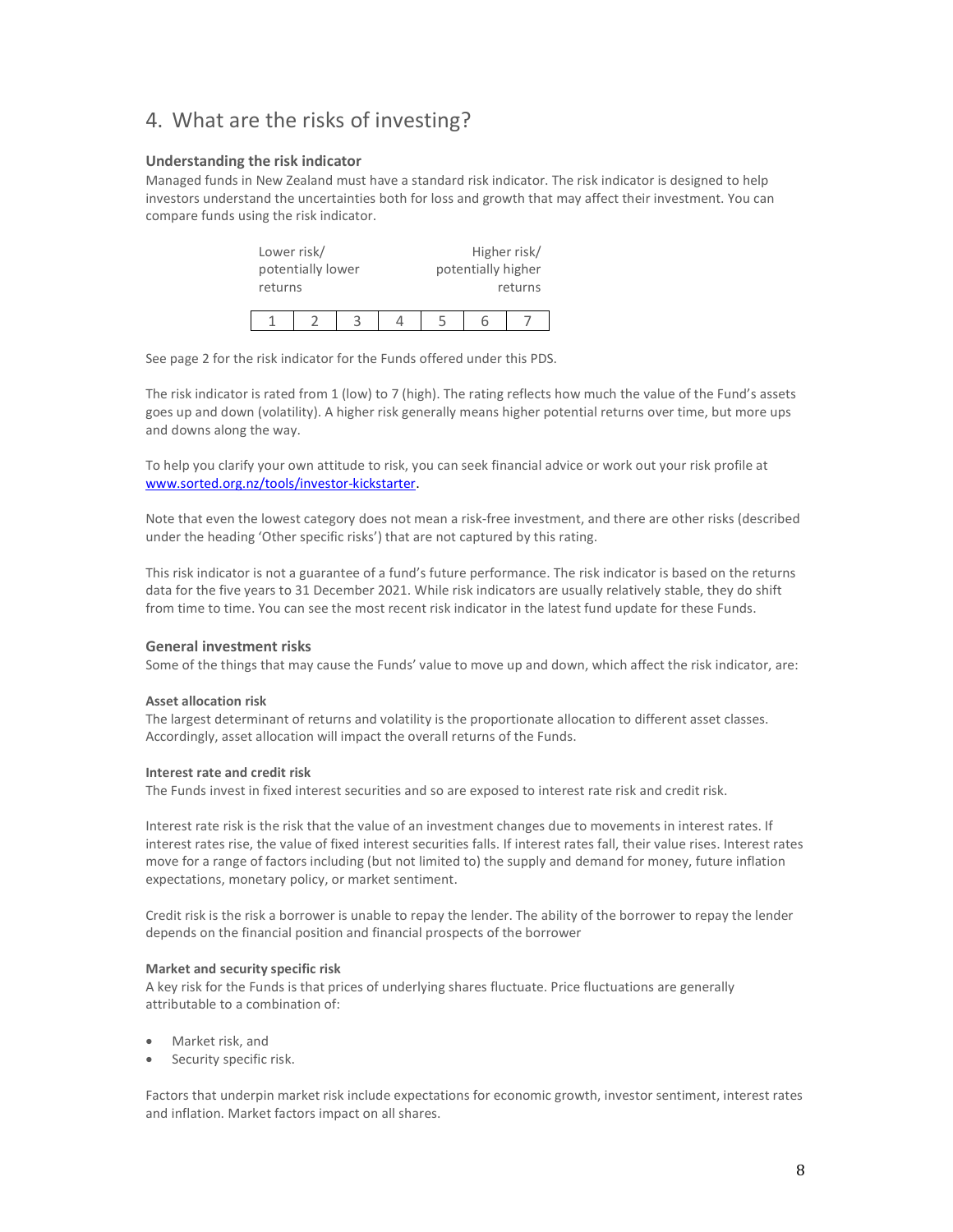Security specific risk refers to factors that are particular to each stock or security. Examples of security specific risk include the level of company debt and the demand for a company's particular products or services. Additionally investor sentiment is one of the factors that will influence security specific risk.

#### Currency risk

The Funds invest offshore and hence are exposed to currency risk.

Currency risk stems from the value of foreign currencies moving differently to the New Zealand dollar. For example, a fall in an investor's local currency can result in an increase in the value of their international investments.

The Funds manage currency risk by having international fixed interest assets fully hedged to the New Zealand dollar and international equity assets 50% hedged to the New Zealand dollar.

#### Liquidity risk

The Funds are exposed to liquidity risk.

Low liquidity is a risk, as it can reflect the lack of demand for an investment, and make that investment harder to sell in a timely manner. This may affect returns if there is insufficient time to wait for demand to increase and a sale is required to be made at a lower price.

#### Other specific risks

We are not aware of any other specific risks.

Further general information on risks is contained in the OMI which can be found on the offer register at www.disclose-register.companiesoffice.govt.nz.

### 5. What are the fees?

You will be charged fees for investing in the Funds. Fees are deducted from your investment and will reduce your returns. If we invest in other funds, those funds may also charge fees. The fees you pay will be charged in two ways:

- regular charges for example, annual fund charges. Small differences in these fees can have a big impact on your investment over the long term.
- one-off fees for example trading costs

#### Annual Fund Charges (% of net asset value)

| Fund                                             | <b>Fixed annual fund charges</b><br>(excluding GST) | <b>GST</b><br>(estimated) | <b>Annual fund charges</b><br>(estimated, including GST) |
|--------------------------------------------------|-----------------------------------------------------|---------------------------|----------------------------------------------------------|
| <b>Foundation Series</b><br><b>Balanced Fund</b> | 0.35%                                               | 0.02%                     | 0.37%                                                    |
| <b>Foundation Series</b><br>Growth Fund          | 0.35%                                               | 0.02%                     | 0.37%                                                    |

The charges outlined above include all normal day-to-day fund costs and expenses including the following: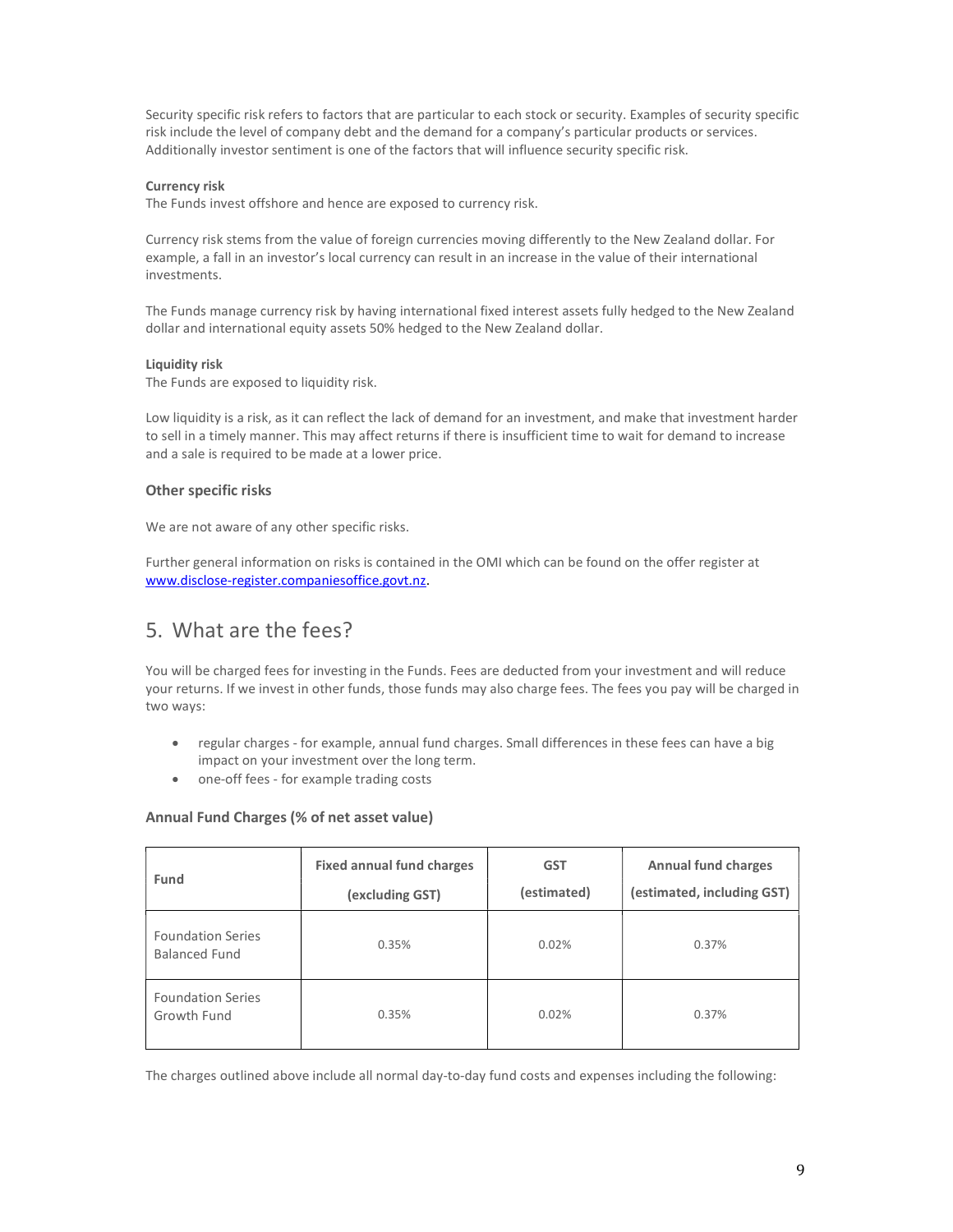#### Annual fund charges:

- the management fee paid to us and the investment management fee paid to InvestNow;
- fees and expenses charged within any underlying funds in to which the Funds may invest;
- the Supervisor's fee;
- custody costs;
- costs incurred by us, the Supervisor and InvestNow in carrying out each of our respective duties (including the fees charged by auditors, solicitors, valuers and other advisers);
- the cost of obtaining market indices;
- bank account charges applicable to the Funds; and
- costs for administration services, including unit registry, asset registry, unit pricing and investment accounting costs and costs associated with the provision of financial information related to each Fund.

The annual fund charges do not include any extraordinary expenses such as costs of any litigation or unitholder meetings.

The annual fund charges are calculated and accrued daily and reflected in the unit price. The investment management charges and other fund charges are paid monthly.

#### GST

The GST treatment of each of these components varies. For example, GST is currently charged at 15% on the audit fee and custody fees are an exempt supply for the purposes of GST. These percentages vary, and may change in the future, which is why GST has been estimated.

#### Individual action fees and trading costs (% of amount contributed or withdrawn)

#### Individual action fees

There are no individual action fees currently being charged to investors in the Funds offered under this PDS.

#### Trading costs

Buy/sell spreads - When you enter or leave a Fund, any buy or sell spreads applicable at that time will be a cost to you. The buy spread is added to the unit price on entry to the Fund, and the sell spread is deducted from the unit price on exit from the Fund. The buy/sell spreads belong to the Fund and are not fees paid to us or any investment manager. The purpose of buy/sell spreads is to make sure that any transaction costs incurred as a result of an investor entering or leaving the Fund are borne by that investor, and not by other investors in the Fund. There is no GST charged on buy/sell spreads.

We aim to set buy/sell spreads at levels which reflect expected trading costs. Buy/sell spreads in the table below are as at the date of this PDS and are indicative.

| Fund                                   | <b>Buy spread</b> | Sell spread |
|----------------------------------------|-------------------|-------------|
| <b>Foundation Series Balanced Fund</b> | 0.08%             | 0.11%       |
| Foundation Series Growth Fund          | 0.10%             | 0.11%       |

We may change the buy/sell spreads from time to time to reflect the latest trading costs and market conditions. In stressed market conditions buy/sell spreads may materially increase. For the most up to date buy/sell spreads see www.iisolutions.co.nz/fund-hosting/documents-and-reporting/.

There are no other one-off fees currently being charged to investors in the Funds offered under this PDS.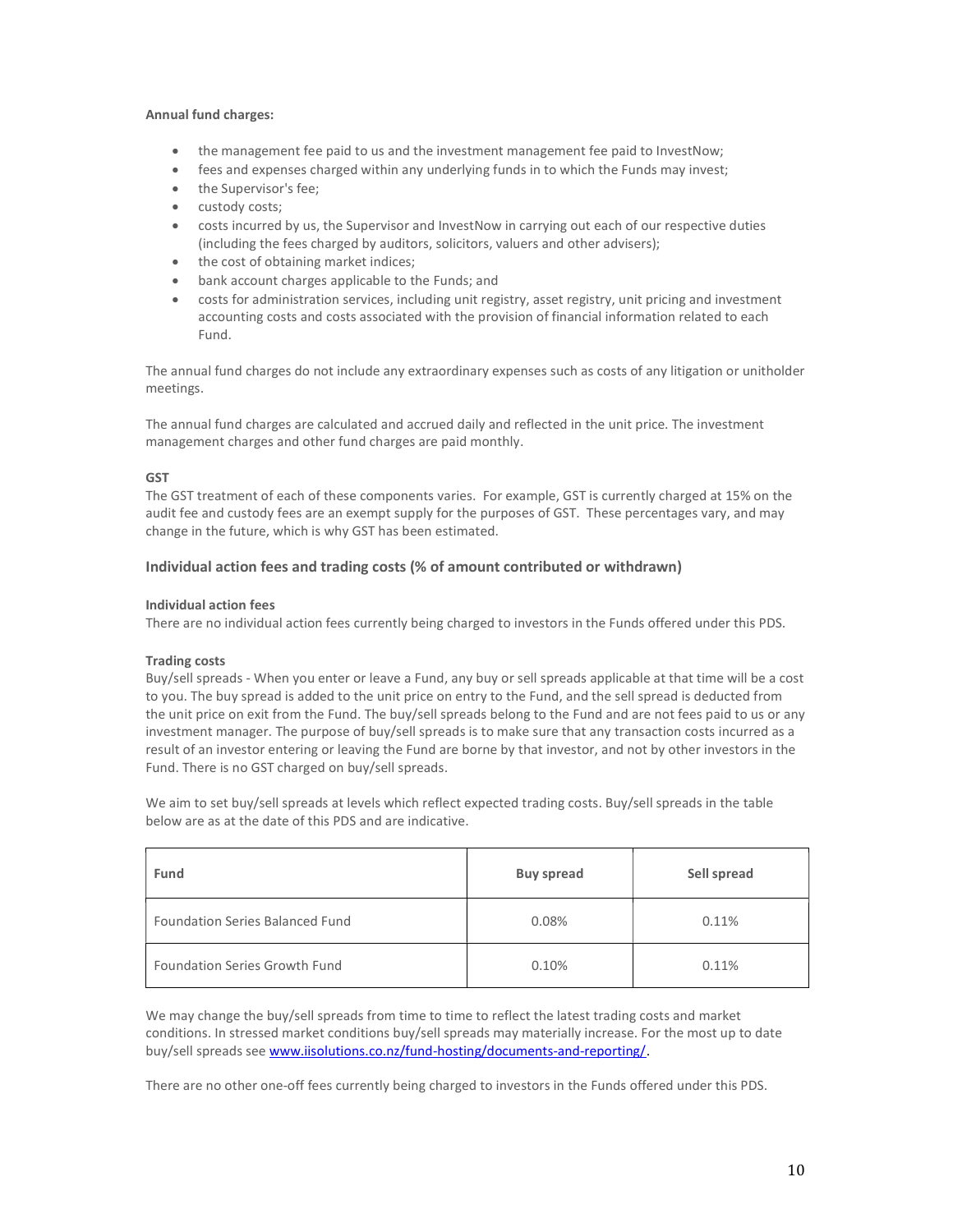#### Example of how fees apply to an investor

Anthony invests \$5,000 in the Foundation Series Balanced Fund. A buy spread of 0.08% is incorporated in the unit price he pays for his investment. This equates to \$4.00. This brings the starting value of his investment to \$4,996.00.

He is also charged management and administration fees, which work out to about \$18.49 (0.37% of \$4,996.00). These fees might be more or less if his account balance has increased or decreased over the year.

#### Estimated total fees for the first year

| Trading cost* (buy spread): | \$4.00  |
|-----------------------------|---------|
| Fund charges:               | \$18.49 |

\* Based on the indicative buy spread in this PDS. For the most up to date buy/sell spreads see www.iisolutions.co.nz/fund-hosting/documents-and-reporting/.

See the latest fund update for an example of the actual returns and fees investors were charged over the past year.

This example applies only to the Foundation Series Balanced Fund. If you are considering investing in other Funds or investment options in the scheme, this example may not be representative of the actual fees you may be charged.

#### The fees can be changed

We can change fees from time to time. We can also add new fees. We may waive or decrease a management fee without notice. We may increase the management fee, or start charging additional fees, by giving you at least three months' notice. The rules about fee changes are in the Trust Deed, which can be found on the scheme register at www.disclose-register.companiesoffice.govt.nz.

We must publish a fund update for each Fund showing the fees actually charged during the most recent year. Fund updates, including past updates, are available at www.iisolutions.co.nz/fund-updates/

### 6. What taxes will you pay?

Each Fund is a PIE. The amount of tax you pay is based on your PIR. To determine your PIR, go to www.ird.govt.nz/roles/portfolio-investment-entities/find-my-prescribed-investor-rate. If you are unsure of your PIR, we recommend you seek professional advice or contact the Inland Revenue Department. It is your responsibility to tell us your PIR when you invest or if your PIR changes. If you do not tell us, a default rate may be applied. If the advised PIR is lower than the correct PIR, you may need to pay any tax shortfall, as part of the income tax year-end process. If the rate applied to your PIE income is higher than your PIR any tax overwithheld will be used to reduce any income tax liability you may have for the tax year and any remaining amount will be refunded to you.

### 7. Who is involved?

#### About Implemented Investment Solutions Limited

Implemented Investment Solutions Limited is the manager of the Funds. Our contact details are below.

Level 2, Woodward House 1 Woodward Street PO Box 25003 WELLINGTON 6140

Telephone: (04) 499 9654 Email: contact@iisolutions.co.nz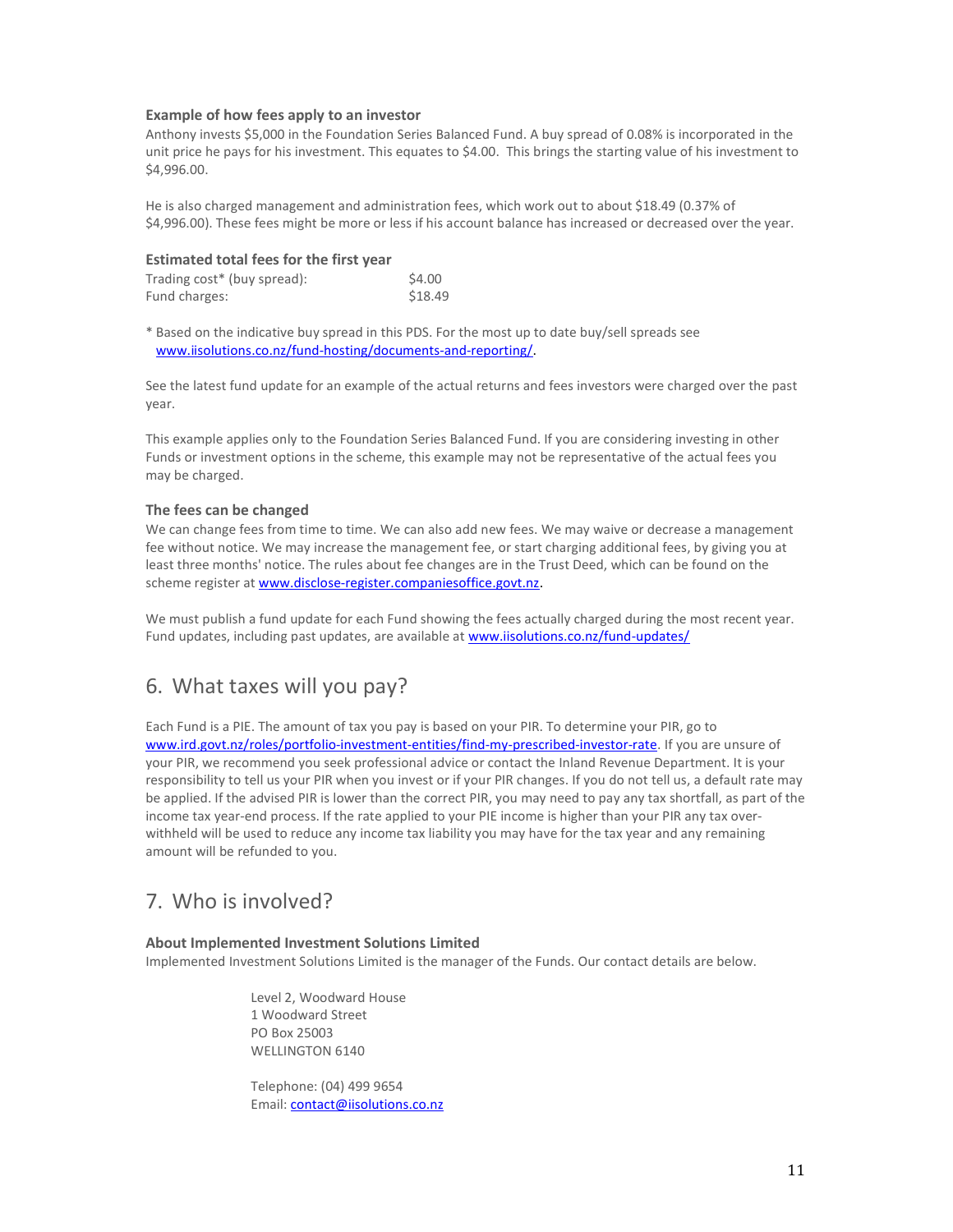#### Who else is involved?

| <b>Title</b>       | <b>Name</b>                                                  | Role                                                                                                                                                                                                                                                                      |
|--------------------|--------------------------------------------------------------|---------------------------------------------------------------------------------------------------------------------------------------------------------------------------------------------------------------------------------------------------------------------------|
| Supervisor         | <b>Public Trust</b>                                          | Supervisor of the Funds under the FMC Act,<br>responsible for supervising Implemented Investment<br>Solutions Limited as manager of the Funds.                                                                                                                            |
| Custodian          | Adminis Custodial<br>Nominees Limited                        | Appointed by Public Trust, as Supervisor, to hold the<br>assets of the Funds on behalf of investors.                                                                                                                                                                      |
| Investment Manager | <b>InvestNow Saving</b><br>and Investment<br>Service Limited | Defines the Fund's investment mandate and selects<br>an appropriate underlying investment manager(s) for<br>that mandate. Reviews the mandate and the<br>underlying investment manager(s) performance and<br>provides promotion and distribution support to the<br>Funds. |
| Administrator      | Adminis NZ Limited                                           | Appointed by the Manager to manage core<br>administration functions including: unit pricing, fund<br>accounting and fund registry.                                                                                                                                        |

### 8. How to complain

Any complaints or problems with the investment should be directed to us for resolution through our internal dispute resolution process:

> Implemented Investment Solutions Limited Level 2, Woodward House 1 Woodward Street PO Box 25003 WELLINGTON 6140

Telephone: (04) 499 9654 Email: contact@iisolutions.co.nz

If you are not satisfied with the outcome of your complaint to us, you may refer the matter to the Supervisor for resolution through its internal dispute resolution process:

> Public Trust Corporate Trustee Services Private Bag 5902 Wellington 6140

Telephone: 0800 371 471 Email: cts.enquiry@PublicTrust.co.nz

If your complaint is not able to be resolved through our internal dispute resolution process or that of the Supervisor, you may refer your complaint to the dispute resolution scheme operated by the Insurance and Financial Services Ombudsman, an approved dispute resolution scheme under the Financial Service Providers (Registration and Dispute Resolution) Act 2008. We are a registered financial service provider and member of this scheme. The Insurance and Financial Services Ombudsman's service is provided at no cost to you. The contact details for the scheme are: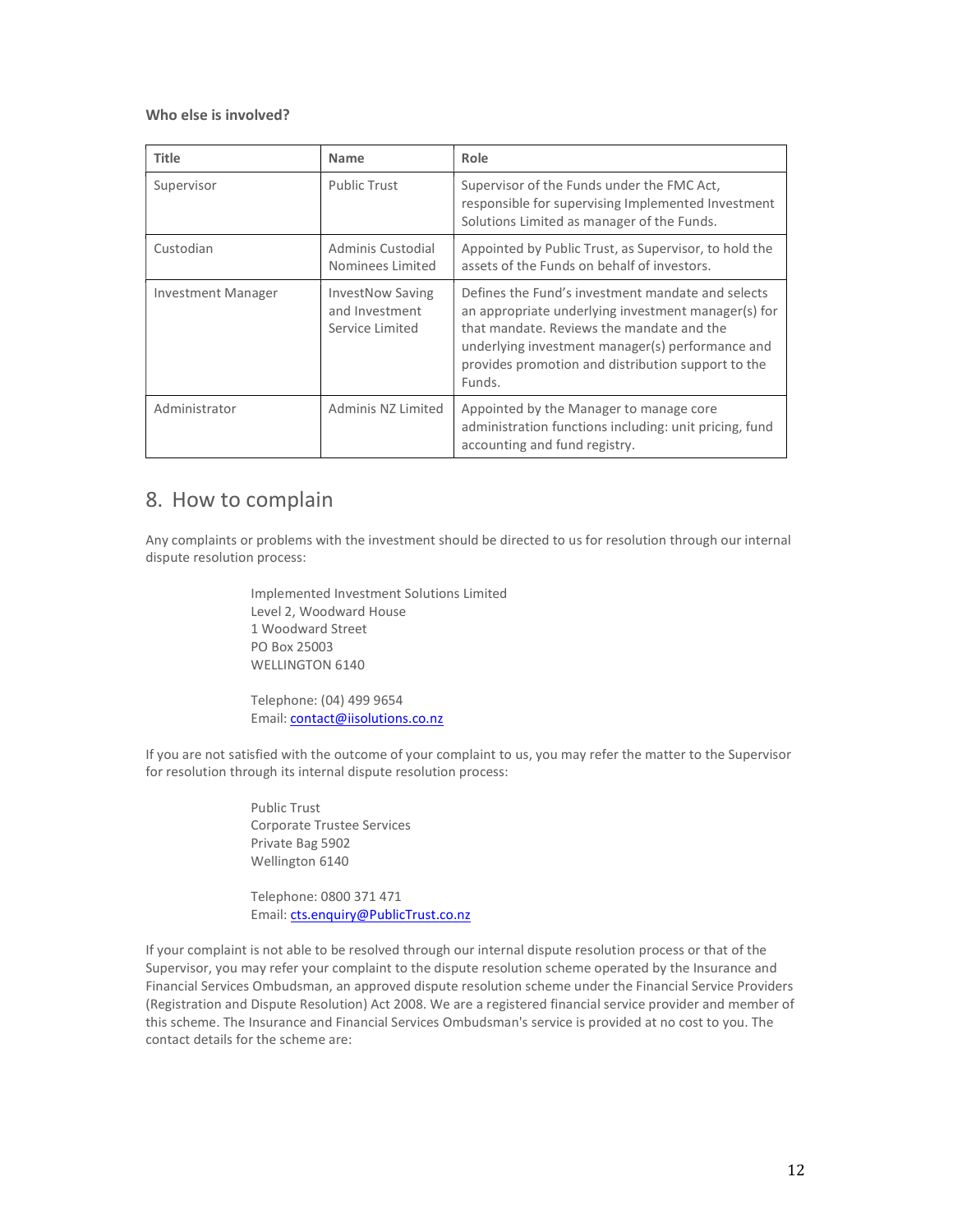Insurance and Financial Services Ombudsman Level 2, Solnet House 70 The Terrace PO Box 10-845 WELLINGTON 6143

Telephone: 0800 888 202 Email: *info@ifso.nz* 

The Supervisor is a member of an approved dispute resolution scheme operated by Financial Services Complaints Limited ('FSCL'). If your complaint to the Supervisor has not been resolved, you can refer it to FSCL The contact details for the scheme are:

> Financial Services Complaints Limited Level 4, 101 Lambton Quay PO Box 5967 Wellington 6140

Telephone: 0800 347 257 Email: complaints@fscl.org.nz

The FSCL scheme will not charge a fee to any complainant to investigate or resolve a complaint.

### 9. Where you can find more information

Further information relating to the Foundation Series Funds is available on the offer register and the scheme register at www.disclose-register.companiesoffice.govt.nz and a copy of information on the offer register or scheme register is available on request to the Registrar of Financial Service Providers.

#### Other information we will provide

You can also obtain the following information free of charge:

| <b>Information</b> | How to obtain                                    |
|--------------------|--------------------------------------------------|
| Fund information   | You can inspect documents we hold that are       |
| relevant to you    | relevant to you, and other documents that are    |
|                    | legally required to be provided to you, at our   |
|                    | offices during normal business hours, or request |
|                    | an extract of those documents, by written        |
|                    | request to us.                                   |
| Fund updates       | The fund updates for the Fund are publicly       |
|                    | available from our website and can be requested  |
|                    | from us.                                         |

If you invest directly into a Fund, we will send you confirmation information relating to your transactions when units are issued to you, as well as when you withdraw or transfer your units and make available to you an annual report in respect of the scheme.

You will also be sent an annual tax statement, which will include the amount of PIE income allocated to you and the amount of tax paid at your chosen PIR. You will also be asked to confirm your IRD number and PIR.

You can find general information about the Fund, our management team, and us on our website www.iisolutions.co.nz.